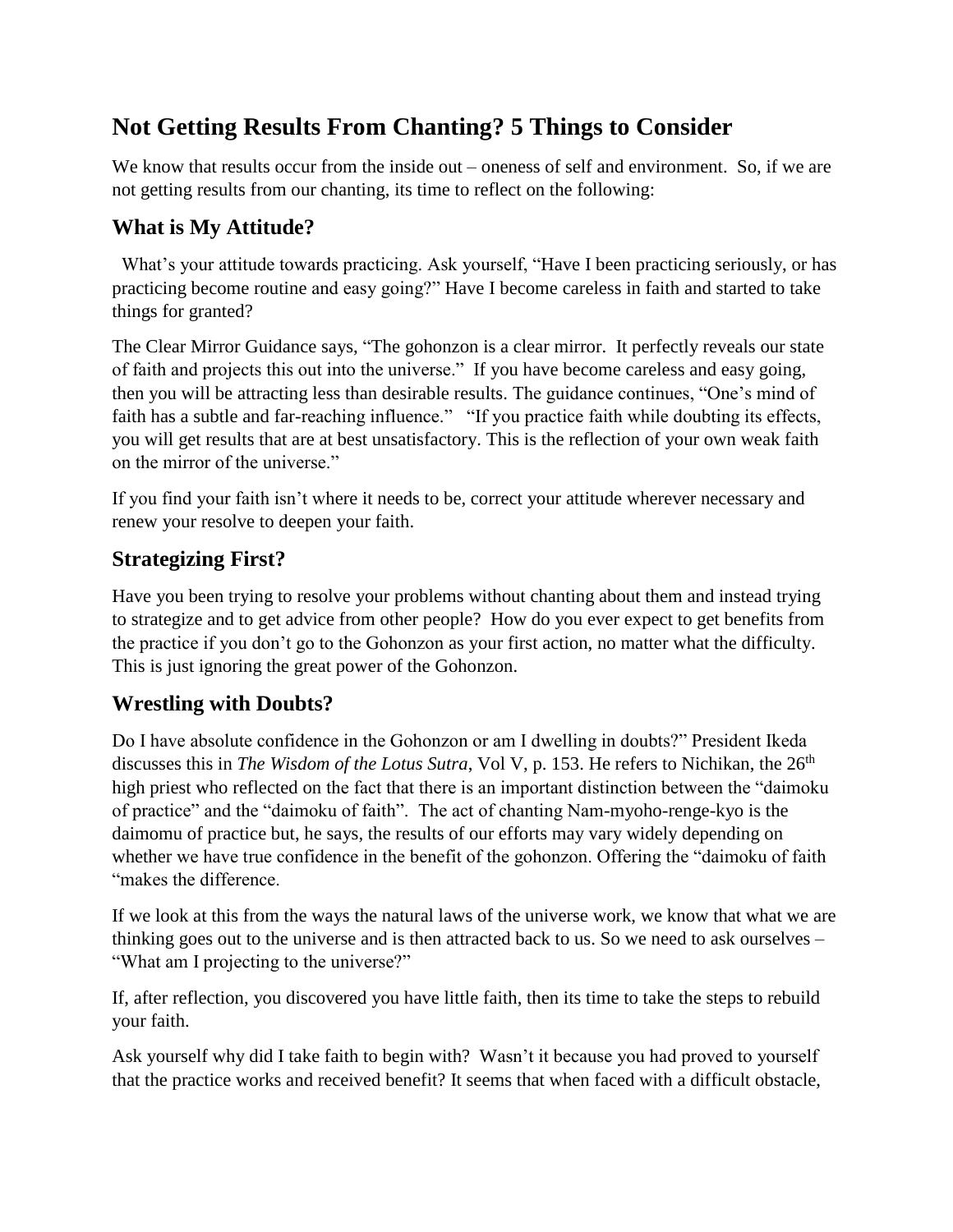people can forget the benefit they received in the past. Make a list of the benefits you have received and ask your significant others to remind you of others.

If you have unresolved questions or doubts, do some serious study or go to a leader or advanced practitioner and discuss your questions with them. It's very important that you have them resolved. Doubts, allowed to fester, could result in losing your practice.

### **Chanting with Doubts versus Chanting with Resolution**

The following story, which can be found in the *Wisdom of the Lotus Sutra*, vol 5, pg 154 shows the importance of resolving doubts, in order to chant with full resolution and focus.

"In autumn of 1996, Mr T., who was in his forties and working for a construction company, underwent surgery for a tumor in his brain stem. It was not impossible to remove all of the tumor. Mrs. T. was praying for his recovery. But from the summer of 1997, Mr T's headaches and nausea worsened and he began having consistent convulsions. .He could only walk with a great deal of assistance and communicate through grunts and moans. The Doctors told Mrs T. the tumor had not metastasized or spread, but water had built up in the brain and surgery to remove this fluid would be necessary.

Mrs. T. told her district leader that although she had been chanting for her husbands' recovery for a year, she couldn't see any improvement in his condition. The leader discussed her situation with Mrs. H, a nurse and experienced practitioner, who gave the following advice. " The fact the tumor has not metastasized is the benefit of the daimoku and is really remarkable. Mrs. T's questions about whether her husband will recover, or whether her prayers will be effective, are simply barriers she has created in her own life. But there is no barrier no limit to the great power of daimoku. Now is the time when she needs to offer strong prayers. It's a matter of overcoming any feelings of confusion or doubt and offering whole hearted prayer with the strongest possible determination and focus."

After receiving this guidance Mrs. T's prayers became all the more earnest. That very evening there was a change in Mr T's condition. He started producing more urine and a continuous stream of tears and mucus began flowing from his eyes and nose – so much so that his pillow became soaked. This continued for 3 days. On the fourth day he showed startling signs of recovery. He could carry on ordinary conversations with his family and could walk about without any help. When the doctors brought him in for more tests, they discovered he was fully recovered and would not require the surgery. "

This story illustrates how much stronger our prayers become when we resolve confusion and doubt. It also shows that when we project strong conviction to the universe, the response reflects that.

## **Chanting Both for Self and Others?**

Ask yourself am I taking both steps of the practice? I am doing daimoku but am I also helping and teaching others. If taking only one step, you won't get the full benefit of the practice. Doing the work for kosen-rufu to bring others out of suffering is the vital second step, the second leg of